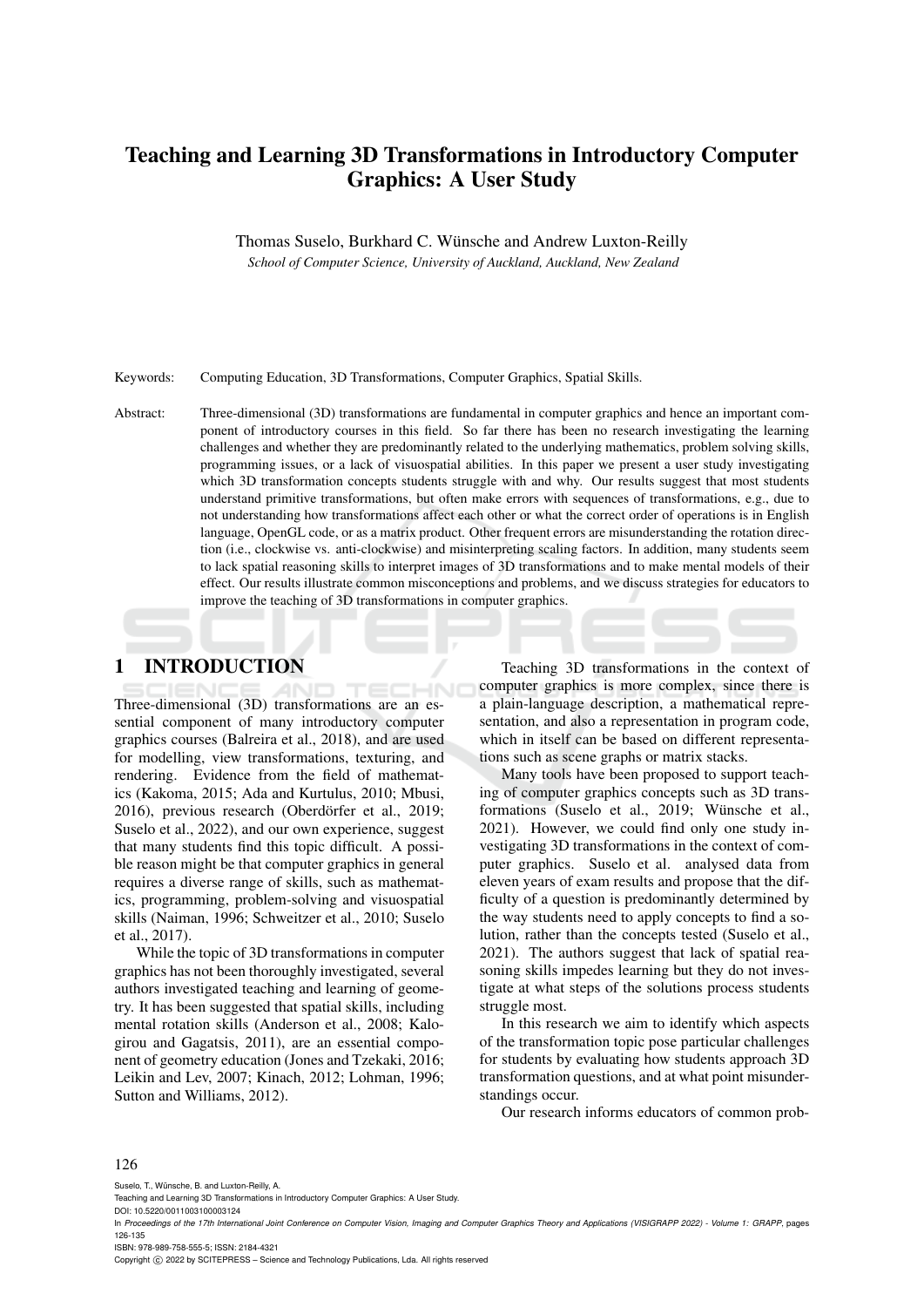lems in teaching and learning 3D transformations, and discusses how these could be overcome.

# 2 RESEARCH QUESTION

In this research we aim to answer the following research questions:

RQ 1: What concepts related to 3D transformations do students struggle with most and why?

RQ 2: When solving 3D transformation questions, at what point during the solution process do students have difficulties?

# 3 RELATED WORK

Researchers have developed and experimented with a variety of tools to support teaching of computer graphics ranging from using graphics APIs (Cunningham, 2000; Cunningham and Shiflet, 2003; Angel et al., 2006), to modelling and animation tools (Elyan, 2012; Kadam et al., 2013), game engines (Dickson, 2015; Smith and Sung, 2019), visualisation tools (Dias et al., 2006), and custom made tools (Suselo et al., 2019; Reina et al., 2014). More recent frameworks also integrate automatic assessment capabilities (Andujar et al., 2018; Wünsche et al., 2018; Wünsche et al., 2019; Wünsche et al., 2021).

While most tools support teaching of 3D transformations, they typically have limited functionality that only allows students to perform such transformations and receive visual feedback. Tools using a constructivist approach have the advantage that students can obtain an intuitive understanding of transformations, without having to know and understand the underlying mathematical representations.

Several researchers have proposed specialised tools for teaching transformations in order to emphasise the relationship between mathematical representations, programming constructs implementing them, and the visual effect (Felkel et al., 2018). A recently explored medium is AR/VR since the presentation of spatial knowledge in an immersive way might improve understanding (Suselo et al., 2018; Suselo et al., 2021; Oberdörfer et al., 2019).

We were unable to find research about student problems with 3D transformations in computer graphics apart from our analysis of exam results mentioned above (Suselo et al., 2022). However, several authors investigated misconceptions in geometry within a mathematics curriculum.

Özerem conducted a study with  $28$  high school pupils and found that common errors were using wrong formulas, lack of recognition and perception of properties, errors in calculations, and omitting details (Özerem, 2012). Kakoma analysed 1000 scripts from final year high school students and found that the majority of students did not understand basic concepts in Euclidean transformations (rotation, translation, scaling) and that most errors where conceptual (Kakoma, 2015) . Ada and Kurtulus investigated geometric misconceptions of 126 university students in their third year of study of mathematics education. The authors report that the most common mistake was that students seemed to understand the algebraic meaning of translation and rotation, but not their geometric meaning (Ada and Kurtulus, 2010). Mbusi found that students lacked both procedural and conceptual knowledge about transformations, and often struggled to visualise their effect (Mbusi, 2016). Turgut et al. report that prospective elementary mathematics teachers could rotate figures in 2D if a rotation axis was provided, but generally failed to find the centre of rotation of rotated figures (Turgut et al., 2014).

# **METHODOLOGY**

#### 4.1 Context of Study

We performed a study investigating students' problems with 3D transformation at the University of Auckland, a leading research-focused urban university in New Zealand.

Participants of the user study were third and fourth year students, who were majoring in Computer Science ( $\approx 90\%$ ) or Software Engineering ( $\approx 10\%$ ) and had completed a 3rd year introductory computer graphics module.

The module was delivered over 6 weeks and consisted of the following components:

Week 1: OpenGL introduction and geometric primitives

Week 2: Illumination, shading and shadows

Week 3: 3D transformations and modelling

Week 4: Texture mapping

Week 5: Ray tracing

Week 6: Parametric curves and surfaces

The topics are consistent with those identified in a survey of introductory computer graphics courses (Balreira et al., 2018), except that we do not teach animations due to lack of time. The OpenGL component is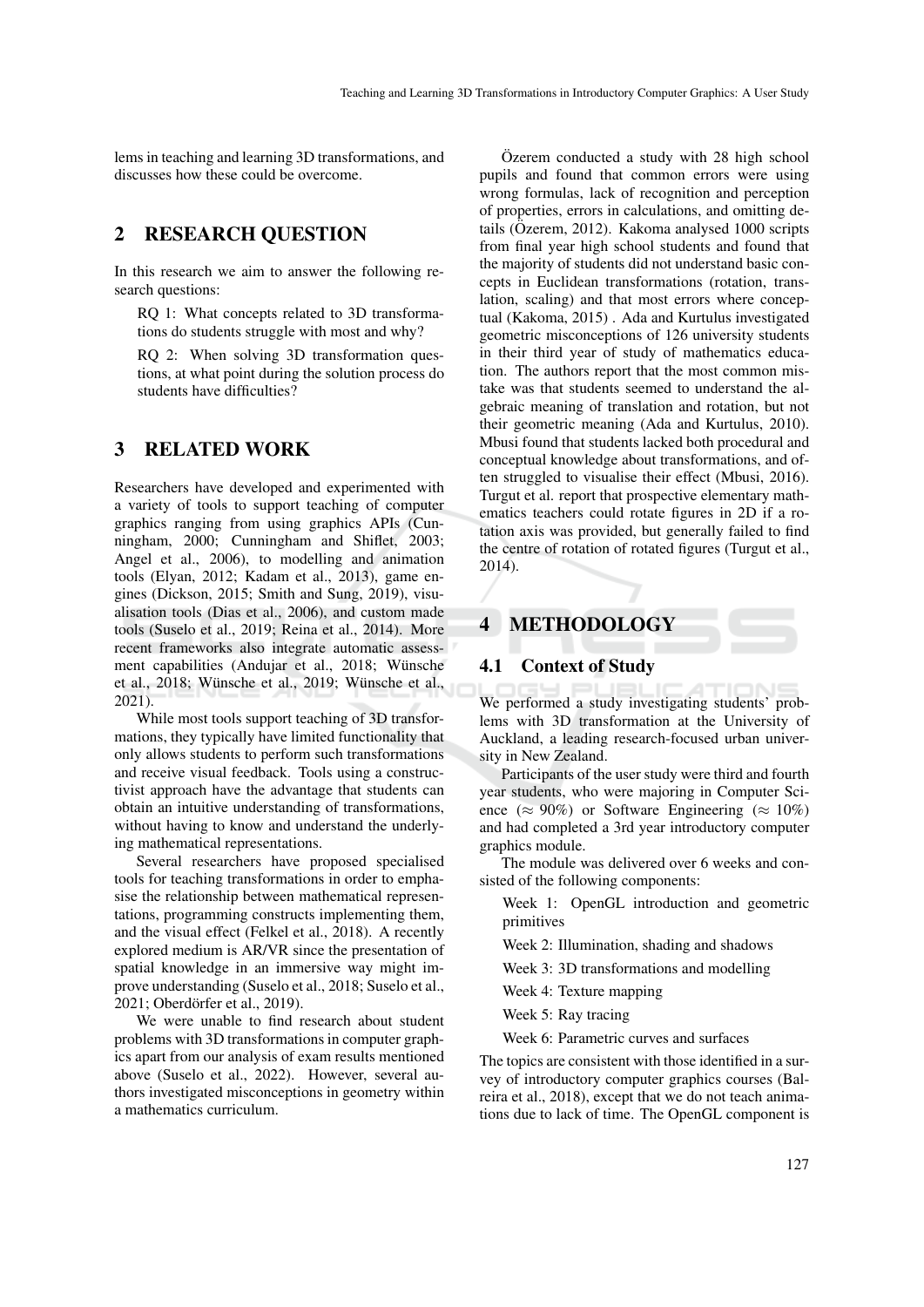taught using a bottom-up methodology, first teaching students the fundamentals and then more advanced graphics concepts. This teaching methodology has been reported to be the most common approach for introductory computer graphics (Suselo et al., 2017).

The module uses C/C++ for programming tasks, but most students only have a minimal exposure to this language (about 2 weeks in a year 2 "computer systems" paper) and will have predominantly used Python and Java before entering the course. Students are given web links for self-learning the basics of  $C/C++$ .

#### 4.2 Demographics

Our user study had 20 participants (14 male, 6 female) all of whom were current students and had completed the introductory computer graphics module described above. Fifteen of the students had completed the module three months before the study, and five students more than one year before the study. Eighteen students were between 20 and 30 years old and two students were older than 30 years.

During the user study participants were individually interviewed and asked to solve 2D and 3D transformation problems (explained below) and verbalise their thoughts during the solution process. The interviewer made notes of these thoughts and observed all steps of the solution process. The total time for this study was 30 minutes.

Participants received a \$30 supermarket voucher as a token of our appreciation.

#### 4.3 User Study Activities

We selected three problems about 3D transformations, and one about a 2D transformation. In order to gain more insight into the solution process, the problems were divided into multiple tasks covering conceptual understanding, ability to write OpenGL code, and ability to write mathematical representations (transformation matrices). This resulted in 12 questions:

- Problem #1: Rotate the 2D shape in figure 1 by 90◦ around the *x*-axis.
	- Q1: How do you determine the rotation direction?
	- Q2: How do you determine the position of the shape after rotation?
	- Q3: Please draw the rotated shape.
- Problem #2: Transform the 2D shape in figure 2 (a) into the shape in figure 2 (b) by using a sequence of primitive 3D transformations.
- Q4: Please describe the required transformations in plain English.
- Q5: Please write down a sequence of OpenGL commands performing the required transformation.
- Q6: Please write down a sequence of homogeneous 3D matrices performing the required transformation.
- Problem #3: Transform the 2D shape in figure 3 (a) into the shape in figure 3 (b) by using a sequence of primitive 2D transformations.
	- Q7: Please describe the required transformations in plain English.
	- Q8: Please write down a sequence of OpenGL commands performing the required transformation.
	- Q9: Please write down a sequence of homogeneous 2D matrices performing the required transformation.
- Problem #4: Transform the 3D shape in figure 4 (a) into the shape in figure 4 (b) by using a 3D transformation.
	- Q10: Please describe the required transformation in plain English.
	- Q11: Please write down the OpenGL command for performing the required transformation.
	- Q12: Please write down a homogeneous 3D matrix performing the required transformation.



Figure 1: User study problem #1: Rotating a 2D shape around the *x*-axis.



Figure 2: User study problem #2: Transform a given 2D shape (a) into another shape (b) using a sequence of primitive 3D transformations.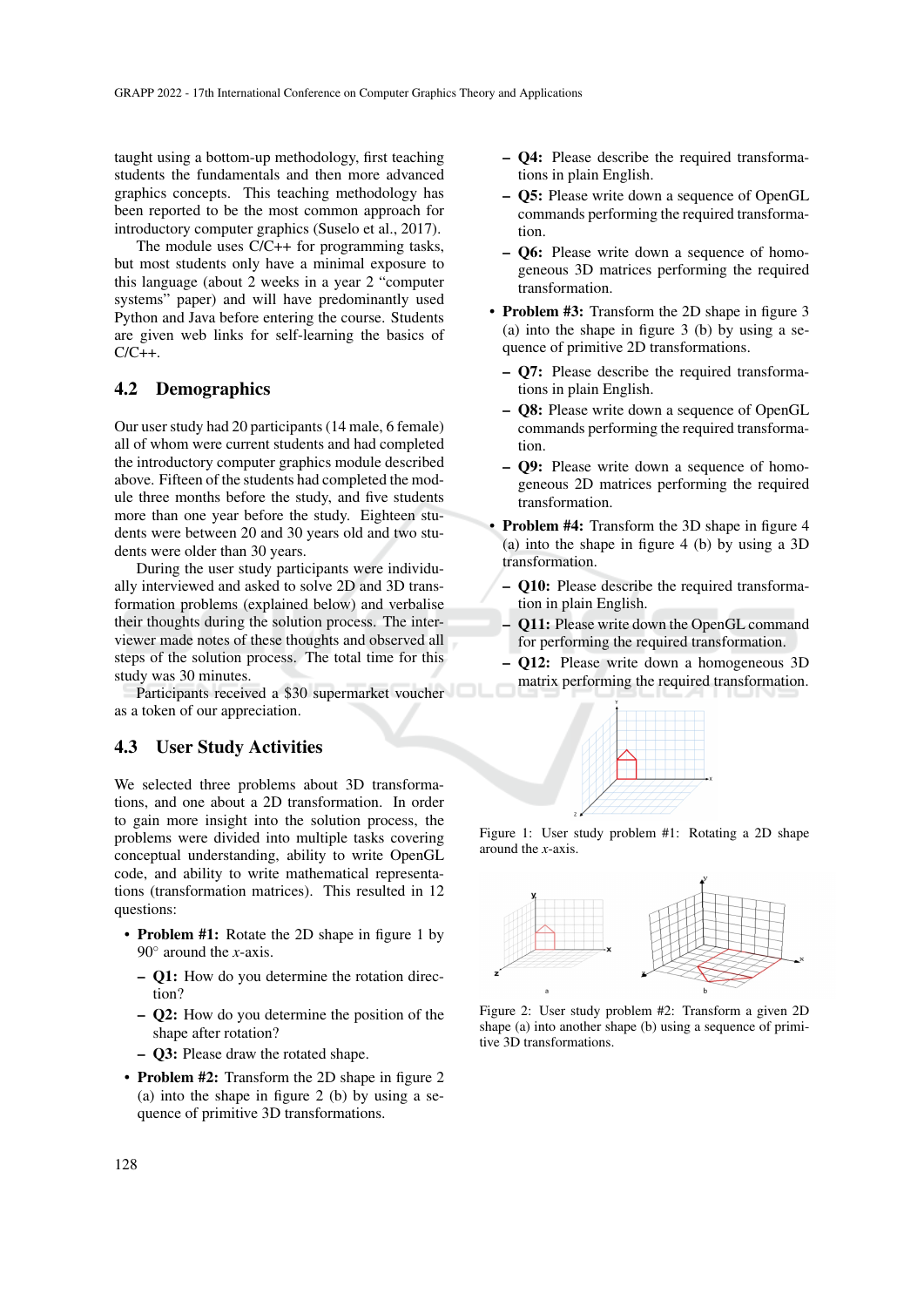## 5 RESULTS

### 5.1 Conceptual Understanding

The first problem, and the first task of the remaining three problems, tested conceptual understanding by asking students to describe the solution in plain English and/or by drawing it.

For question Q1 eight participants mentioned the right-hand rule and described it correctly. Two students described it incorrectly: one used the index finger to point along the axis, and another one used the thumb to point along the rotation axis, but then thought the fingers would specify the clockwise-direction. Seven participants used a "clock" metaphor, e.g., facing the *x*-axis and imagining there is a clock, using a pen aligned with the *x*-axis and imagining it was a clock, or looking at their mobile phone (which had an analogue-clock representation). Three participants said "I visualise it", but were unable to be more specific.



Figure 3: User study problem #3: Transform a given 2D shape (a) into another shape (b) using a sequence of primitive 2D transformations.



Figure 4: User study problem #4: Transform a given 3D shape (a) into another shape (b) using a 3D transformation.

For question Q2 eight students indicated on paper how the object would move, two students described how specific points would move, and ten students explained what they assumed would be the final position of the house shape.

For question Q3 fifteen students drew the rotated shape correctly and five incorrectly. From the incorrect solutions two students used the wrong right-hand rule (see above) and three students described the rotation correctly, but were apparently unable to mentally

perform the rotation and hence drew it incorrectly.

For question Q4 (problem #2) we asked participants to explain in plain English how the object in figure 2 is transformed. Only eight students gave a completely correct explanation. For the incorrect answers the following errors were observed (multiple errors were possible):

- Six participants made errors in the order. In all cases students said they would first translate by 2 in the *x*-direction, and then scale by 2 in both the *x*- and *y*-directions. While this order is possible, it is only correct when translating by one, since the scaling will double the distance to the origin.
- Seven participants described a wrong rotation (six rotated 90° clockwise and one by 180°).
- Two participants described an incorrect scaling, i.e., only scaled in the *x*-direction or did not specify the coordinate directions.

For question Q7 (problem #3) we asked participants to explain in plain English how the object in figure 3 is transformed. Only four students gave a completely correct explanation. Three of them first scaled in the *x*-direction, then translated by *y*=-1 and  $x=3$ , and then rotated by 30 $\degree$  anti-clockwise. One student came up with a different solution, i.e., translating by 1.5 in *y*-direction, scaling by 2 in the *y*-direction, and then rotating by 60◦ clockwise. For the incorrect answers the following errors were observed (multiple errors were possible):

- Nine participants made errors in the order. In most cases students translated by 3 in the *x*-direction after rotating 30◦ anti-clockwise. A few students did the scaling after the rotation and/or translation.
- Two students specified an incorrect translation amount, i.e., rotated first and then tried to compute the translation amount using the Pythagorean theorem, but computed it incorrectly.
- Two students rotated clockwise rather than anticlockwise.
- Two students had a correct solutions except that they forgot to translate by -1 in the *y*-direction before the rotation.
- Two solutions were completely incorrect and it was unclear what the students tried to do and hence we were unable to classify the errors.

For question Q10 (problem #4) we asked participants to explain in plain English how the object in figure 4 is transformed. Fourteen students answered correctly that the object needs to be translated by 2 units in the *y*-direction. Five students answered -2 units in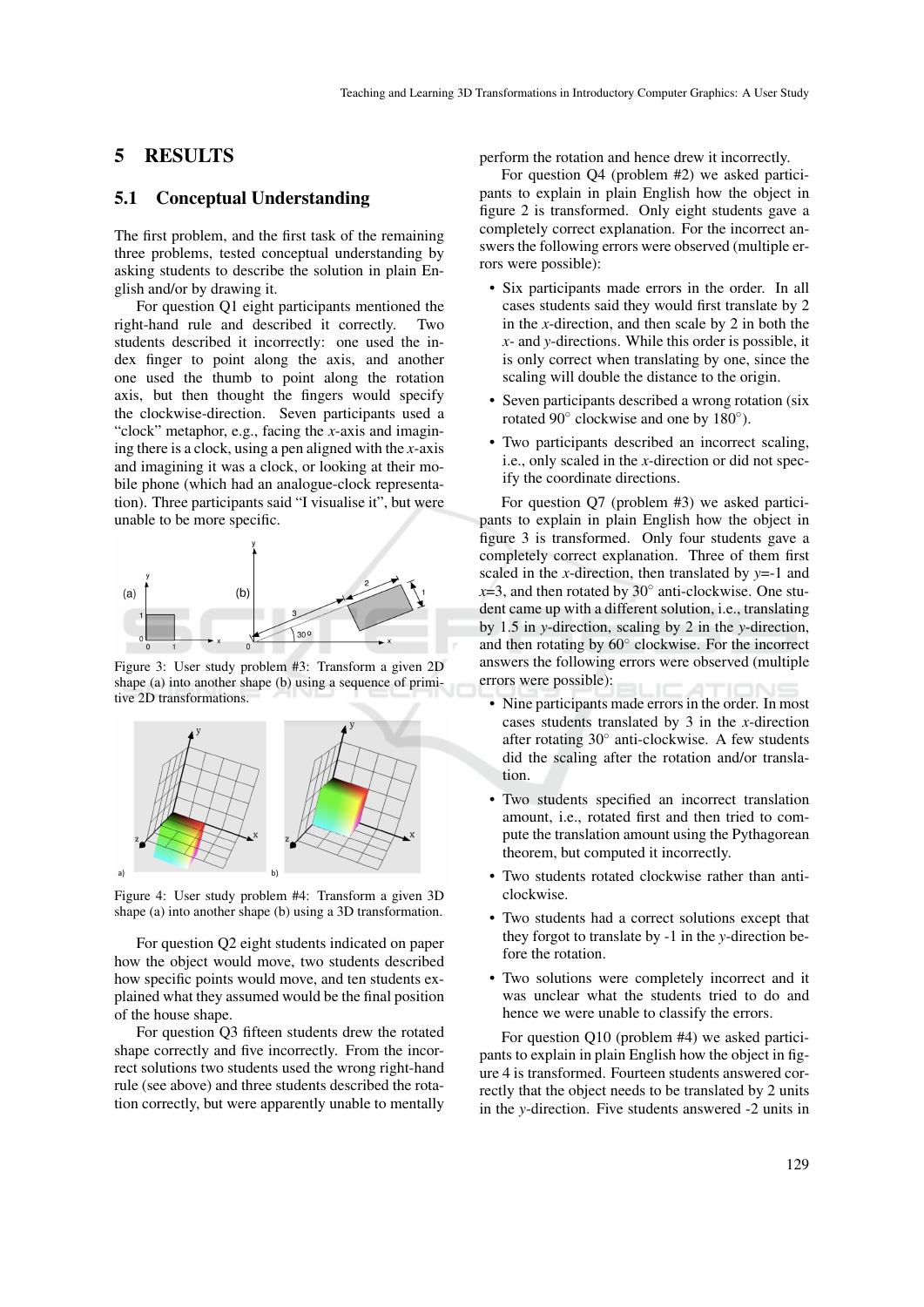the *y*-direction. We are unsure whether they misinterpreted the question (i.e., transformed the object from part (b) of the figure into that in part (a)), or whether students believed that it must be a negative translation because the object is on the negative *y*-axis. One student said that a rotation around the *x*-axis is necessary to get the image in (b).

## 5.2 OpenGL Code

As mentioned previously only 8 out of 20 participants managed to describe the solution for question Q4 correctly in plain English. From those eight participants only three managed to write completely correct OpenGL code for question Q5. For the remaining 17 students the following errors were observed (multiple errors are possible):

- Six participants wrote the OpenGL commands in the same order as in English language, whereas it should have been the opposite order.
- Seven participants reversed the order from their English language description correctly, but ended up with incorrect results since that description was wrong.
- One participant used neither the same nor the reverse order as in English language.
- Three participants used a scale factor of zero producing an incorrect result (five more students used a scale factor of zero for a coordinate which didn't effect the result).
- Three participants scaled or translated in an incorrect coordinate direction.
- One participant didn't answer that question.

As mentioned previously only 4 out of 20 participants managed to describe the solution for question Q7 correctly in plain English. None of the 20 participants managed to write completely correct OpenGL code for the solution. From the four participants who described the solution correctly in English, two wrote the solution using the same order as in English language, and two performed a rotation by −30◦ even though they specified for Q6 correctly that the rotation needs to be anti-clockwise. For the remaining 16 participants the following errors were observed (multiple errors are possible):

- Three participants wrote the OpenGL commands in the same order as in English language, whereas it should have been the opposite order.
- Nine participants generated an incorrect English language description, but correctly translated it into OpenGL code by reversing the order of commands.
- Two participant used neither the same nor the reverse order as in English language.
- Six participants used a scale factor of zero producing an incorrect result (two more students used a scale factor of zero where it didn't effect the result).
- Two participants scaled or translated in an incorrect coordinate direction.
- One participant didn't answer the question.

For question Q11 twelve students provided the correct answer (all of them had answered question Q10 correctly). Two of the students who answered question 10 correctly used in the OpenGL code the 3D translation vector (1,2,1) instead of (0,2,0).

#### 5.3 Mathematical Description

For question Q6 only one participant gave the correct answer. For the remaining 19 participants the following errors were observed:

- Ten participants did not provide an answer.
- Four participants wrote down at least one matrix for the scaling, translation and rotation component, but none of these components was correct.
- Two participants got one matrix correct (translation or scaling).
- Three participants provided the correct translation and scaling matrix, but made errors in the rotation matrix. PUBLICATIONS

For question Q9 no participant gave the correct answer and the following errors were observed:

- Twelve participants did not provide an answer.
- Six participants wrote down at least one matrix for the scaling, translation and rotation component, but none of these components was correct.
- Two participants provided the correct translation and scaling matrix, but made errors in the rotation matrix.

For question Q12 only two participants gave the correct answer, both of them also answered questions Q10 and Q11 correctly. For the remaining 18 participants the following errors were observed:

- Nine participants did not provide an answer.
- Four participants made the same mistake as in the English language description, i.e., translated by -2 in *y*-direction.
- Six participants didn't know the correct format of a translation matrix, i.e., either had translation parameters in incorrect positions or wrote the translation matrix as a  $3 \times 3$  matrix without a homogeneous component.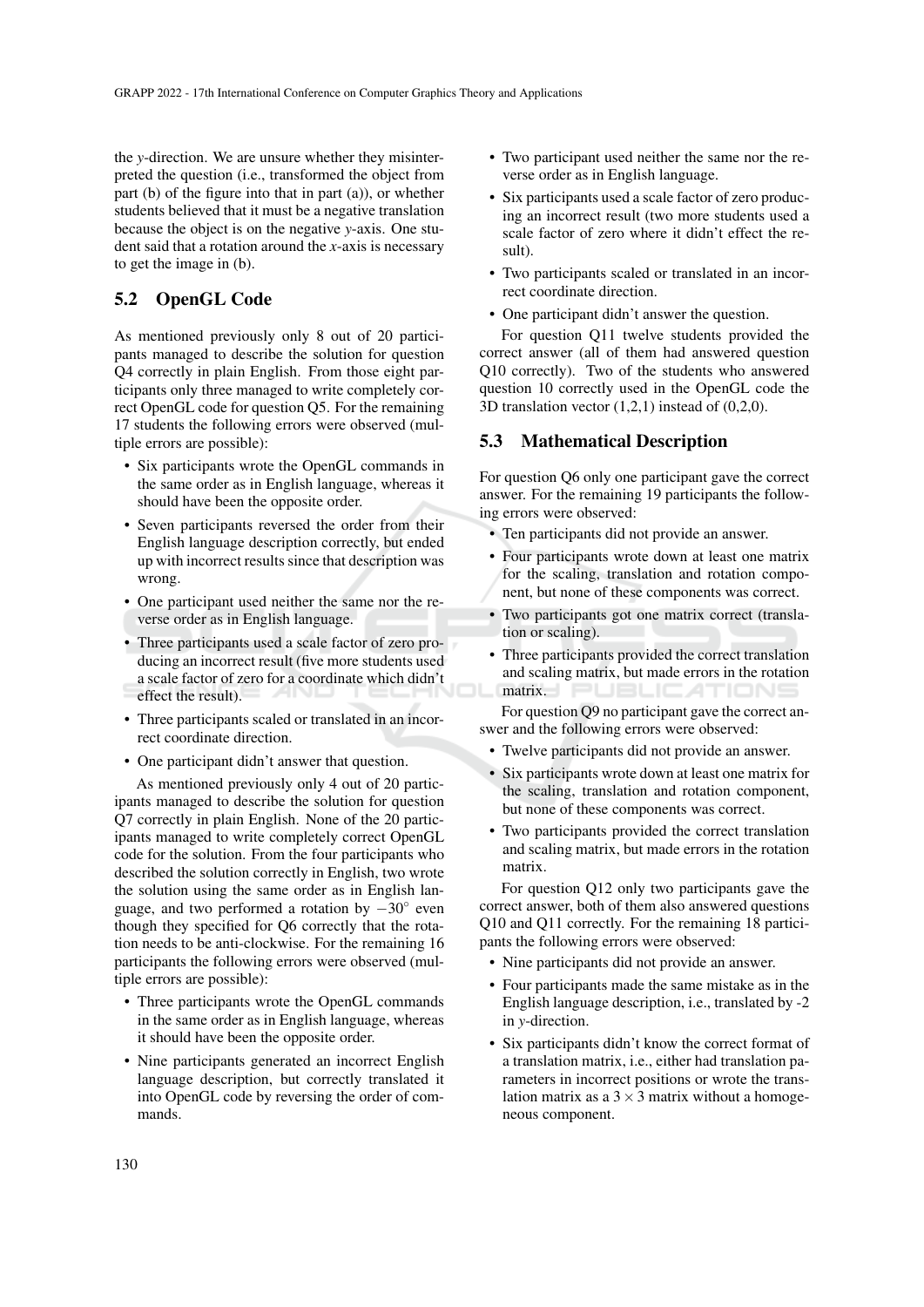### 6 DISCUSSION

#### 6.1 Common Problems

Our results from analysing conceptual understanding (explaining a solution in plain English) suggests that for a proportion of students (in our case at least 25%) problems existed even for fundamental concepts such as simple rotations or translations of 3D objects or correct scale factors (using a scale factor of 0 instead of 1 if the coordinate should stay unchanged). Despite being taught and emphasised in lectures, more than half of the students couldn't recall the right-hand rule. However, about a third of students made their own mental model of rotations and were able to use it correctly.

Problems were particularly evident for sequences of transformations. While all students seemed to have a general idea of what to do (i.e., for problem #2 and #3 to use a translation, scaling and rotation), more than half of the students didn't seem to have a mental model of how a transformation would effect a subsequent transformation (e.g., scaling before or after a translation, or how the position of an object effects the result of a rotation).

One surprising result was that many students who were able to describe the solution correctly in plain English, made mistakes when writing the solution as OpenGL code. The most common problems were using the wrong order of commands or selecting wrong values for parameters not required in the conceptual explanation (e.g. students translated "scale by 2 in *x*-direction" into OpenGL code scaling by 2 in xdirection and by 0 in the other dimensions, rather than scaling by 1 in the dimensions where the object should not change).

Students struggled with writing down correct transformation matrices. For the simplest problem only 2 out of 20 students were able produce a correct matrix, and for the most complex problem nobody gave the correct answer. We observed many basic errors, e.g., incorrect parameters or incorrect format (writing a translation as non-homogeneous matrix).

#### 6.2 Causes of Problems

Student problems with remembering basic facts such as scaling by one rather than zero, or clockwise vs. anti-clockwise rotation direction could have two reasons: (1) The user study participants completed the computer graphics module at least 3 months (for five of them even more than a year) before the study, and they might have simply forgotten certain details. Note

that none of the participants was a current postgraduate student in computer graphics. (2) We used a web-based teaching and assessment tool (Wünsche et al., 2018; Wünsche et al., 2019), which was used for weekly programming labs. The tool might have encouraged students to solve problems by trial-anderror, rather than thinking deeply about the meaning and effect of different commands and parameters.

Participants in our user study seemed to find questions using sequences of transformations and different representations more difficult. This could be due to these questions having a relatively high cognitive load, since students have to create a mental model of the problem, associating it with different representations (e.g., OpenGL code and visuals), and finding a solution. This finding is in line with research that cognitive systems can quickly be overburdened causing errors in performing relatively complex tasks (Huang et al., 2009). While some previous research has shown that graphical representations can improve understanding (Ziemkiewicz and Kosara, 2008; Jones and Tzekaki, 2016), research in cognitive science indicates that the effectiveness of graphical representations depends on users' working memory capacity (Lohse, 1997) and memory updating ability (Xing et al., 2019). Hence for many students with existing deficits (mathematics, visuospatial skills), our teaching tools and assessment tasks might have been too complex. This observation correspond with the "visual chunking theory" that students with high spatial abilities are able to solve problems with a lower cognitive load by using "visual chunking" (Stieff et al., 2020).

Related to this is that many of our questions used visual representations and participants with low visuospatial skills might have struggled to translate the visual representation into appropriate actions (Gilhooly and Murphy, 2005). Furthermore, research in mathematics education suggests that the benefits of imagery depend on users' abilities, i.e., high achievers prefer and benefit from schematic imagery, whereas low achievers prefer more simplistic pictorial images (van Garderen, 2006).

We attribute participants' problems with writing down mathematical equations to a combination of issues:

- We observed that many students struggle with mathematics and often don't know simple concepts such as vector arithmetic or matrix multiplications.
- Because of students' reducing mathematics abilities our teaching has become progressively more programming-based (emphasising conceptual understanding and giving students visual feedback).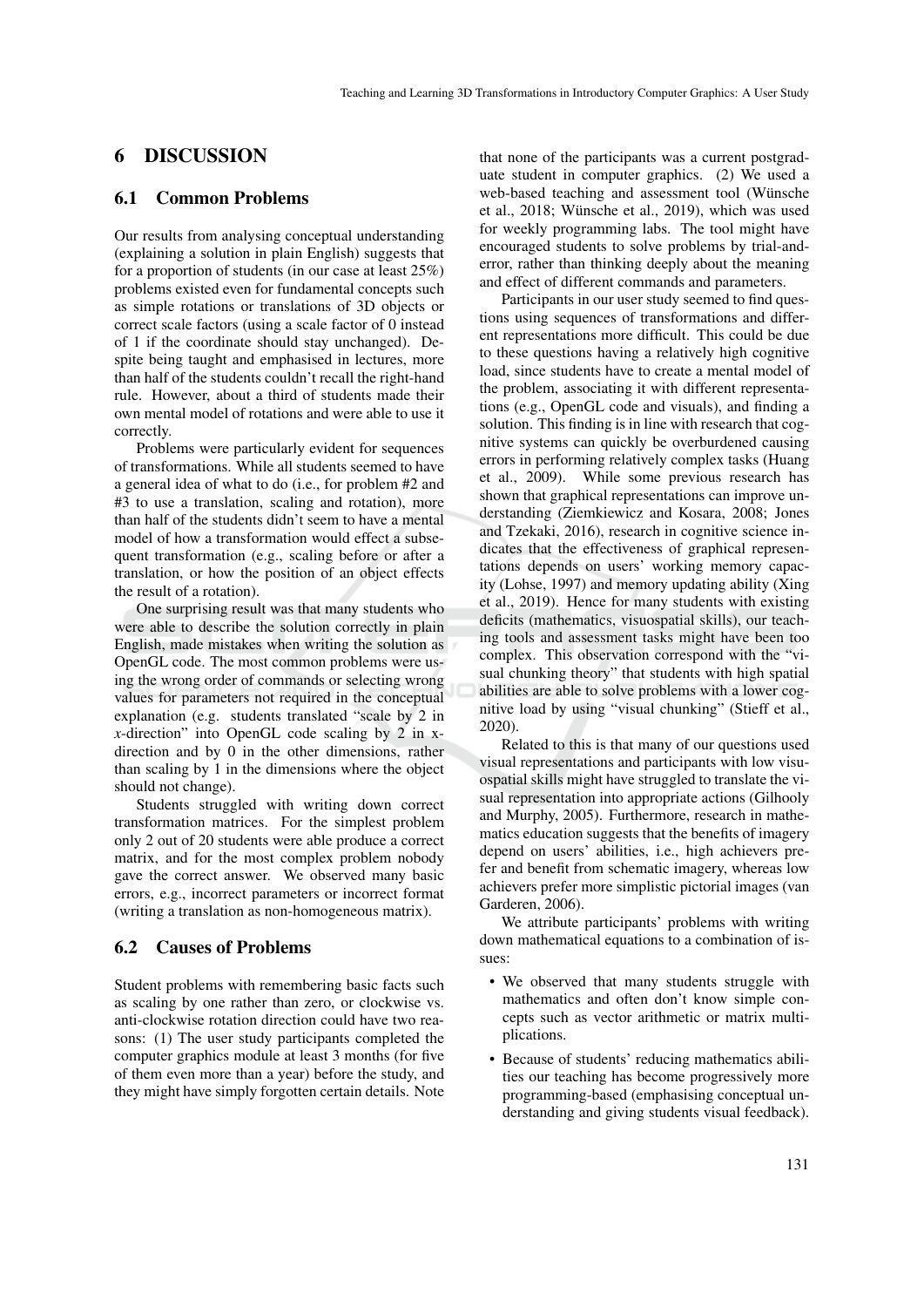Hence it is possible to get good grades without understanding the underlying mathematics, which might have encouraged students to study mathematical representations less.

• As mentioned previously students completed the computer graphics module at least three months before the user study and hence might have forgotten many details.

#### 6.3 Implications on Teaching

We consider mathematics to be very important and provide students with self-learning material and teach all material exceeding high-school mathematics knowledge. However, we suggest that for an introductory course reliance on mathematics abilities should be reduced where possible, in order to make it accessible to students with a wider range of backgrounds (e.g. creative industries).

We believe that students can learn and apply computer graphics concepts such as 3D transformations without memorising the exact mathematical details (formulas). We removed a mathematics prerequisite around 2013 and did not observe any change in performance in subsequent years. A subsequent study (to be published), showed that correlation between success in computer graphics and mathematics abilities was similar to correlation with general academic performance.

Our research indicates that understanding of 3D scenes and 3D transformations requires visuospatial (spatial reasoning) skills. This corresponds to observations that spatial skills are correlated with success in 3D geometric thinking (Pittalis and Christou, 2010; Fujita et al., 2020), other mathematical fields (Cheng and Mix, 2014; Lowrie and Logan, 2018; Lowrie et al., 2018), and introductory programming (Cooper et al., 2015; Parkinson and Cutts, 2018; Parkinson, 2020; Bockmon et al., 2020).

While spatial reasoning skills can be trained (Lowrie et al., 2019; Sorby et al., 2013; Uttal et al., 2012) this is rarely part of school and university curricula and many researchers call for a more spatially enriched education (Maranto and Wai, 2020; Gold et al., 2018; Stieff and Uttal, 2015; Uttal et al., 2012). We believe spatial skills should be trained as part of a computer graphics and computing curriculum in general.

We recommend instructors to take into account that students with low socio-economic status have statistically lower spatial skills (Möhring et al., 2021). Hence the way course content is presented and assessed may disadvantage students from these groups.

We believe AR/VR tools might be particular suitable both for training spatial skills (Pathak et al., 2020), as well as for improving teaching and learning of computer graphics. Reasons are their immersive nature and the potential to reduce cognitve load in users by providing a better understanding of 3D concepts (Oberdörfer and Latoschik, 2018; Oberdörfer et al., 2019; Suselo et al., 2018; Demitriadou et al., 2019; Martín-Gutiérrez et al., 2015; Suselo et al., 2021).

# 7 LIMITATIONS

Our user study had only 20 participants and it is unclear whether they provided an appropriate representation of the student cohort. We analysed grades from participants and they varied from failed to A grades, and had a similar distribution to the entire cohort, but overall were slightly higher.

Participants from the user study completed the computer graphics module between 3 months and more than a year ago, and might have forgotten many concepts by the time of the user study. This might have contributed to the fact that many students didn't know details, such as the definition of anti-clockwise or mathematical representations, but had a satisfactory conceptual understanding of transformations.

# 8 CONCLUSION AND FUTURE WORK

Our user study showed that most students conceptually understood primitive transformations, but often missed important details, e.g., confusing clockwise and anti-clockwise direction, and in particular found it hard to apply these concepts to solve more complex problems.

Many students did not understand how transformations affect each other, or misunderstood how the order of the execution of transformations is related to the order they are written in English language, the order of function calls in OpenGL code, or as a matrix product. We recommend that these differences are emphasised in teaching and assessment.

Many difficulties seemed to be related to the representation of transformations and users' inability to construct a solution mentally. We suggest that this might be caused by differences in visuospatial skills and we believe such skills should be trained, and AR/VR tools should be used to improve students' spatial understanding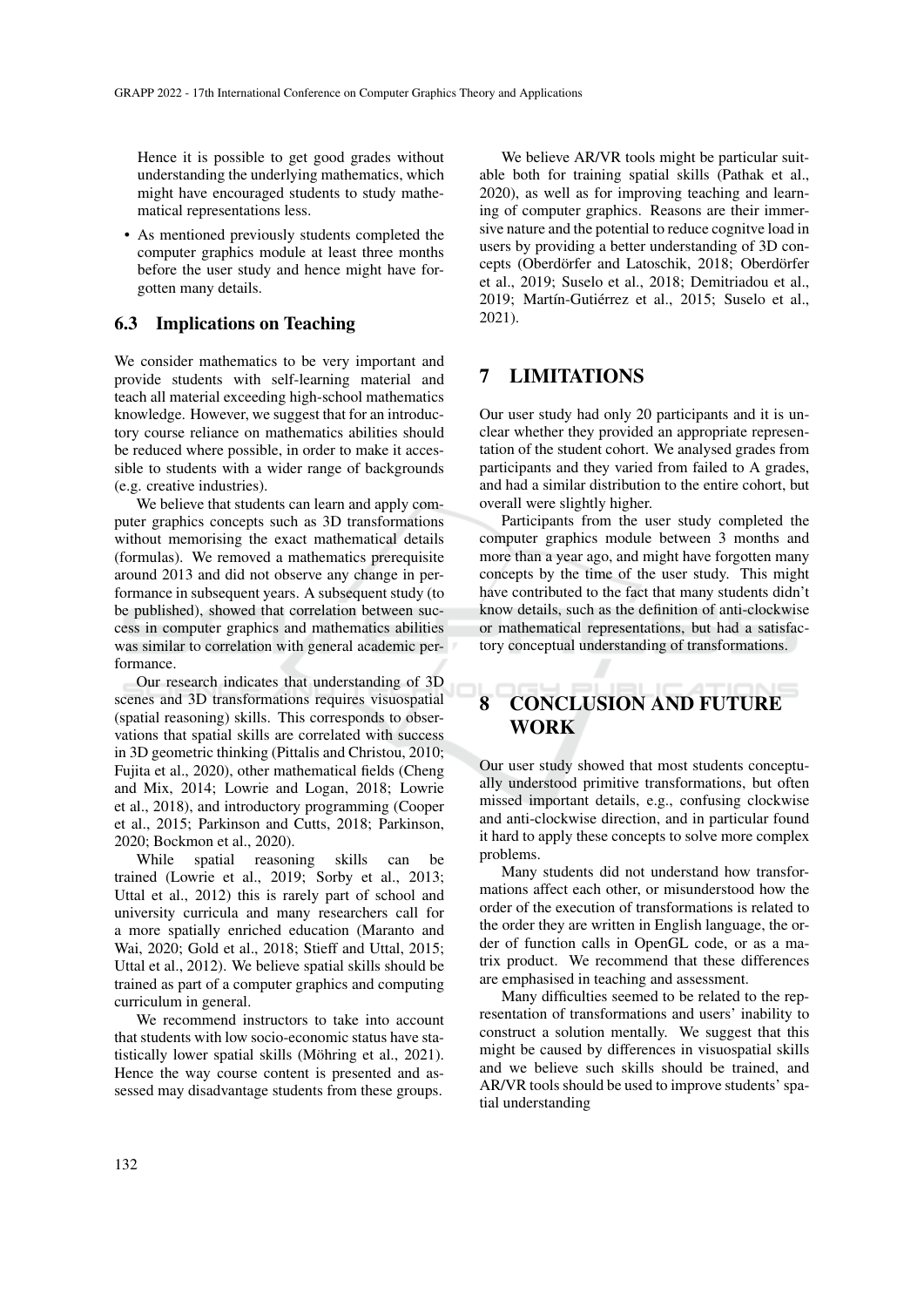In future work we would like to investigate the effect of visuospatial skills in more detail, i.e., test students' spatial reasoning skills and correlate them with performance for different assessment types in order to investigate which spatial skills are most important, i.e. spatial perception, spatial visualisation, mental rotation or visuospatial memory. We would like to provide a more spatially enriched curriculum and test whether it improves students' performance.

Furthermore, we want to investigate ways to integrate formative feedback into our teaching tools to make students more aware of misconceptions (Sanna et al., 2012; Lamberti et al., 2014; Hodgkinson et al., 2016). Ideally we would like to add concepts from intelligent tutoring systems (ITS), such as automatic difficulty adjustment and customised lesson content, in order to ensure that students can built up knowledge incrementally and repeat basic concepts where required (Crow et al., 2018).

# ACKNOWLEDGEMENTS

SCIENCE *A*ND

The authors of the paper would like to acknowledge and thank our students and the user study participants for their interest, effort and contribution. The user study was approved by University of Auckland Human Participants Ethics Committee Reference number 019021.

**HN** 

### REFERENCES

- Ada, T. and Kurtulus, A. (2010). Students' misconceptions and errors in transformation geometry. *International Journal of Mathematical Education in Science and Technology*, 41:901–909.
- Anderson, K. L., Casey, M. B., Thompson, W. L., Burrage, M. S., Pezaris, E. E., and Kosslyn, S. M. (2008). Performance on middle school geometry problems with geometry clues matched to three different cognitive styles. *Mind, Brain, and Education*, 2:188–197.
- Andujar, C., Chica, A., Fairén, M., and Vinacua, A. (2018). GL-Socket: A CG Plugin-based Framework for Teaching and Assessment. In *Proc. of Eurographics 2018 - Education Papers*, pages 25–32, Goslar, Germany. The Eurographics Association.
- Angel, E., Cunningham, S., Shirley, P., and Sung, K. (2006). Teaching computer graphics without rasterlevel algorithms. *SIGCSE Bull.*, 38(1):266–267.
- Balreira, D. G., Walter, M., and Fellner, D. W. (2018). A survey of the contents in introductory computer graphics courses. *Computers & Graphics*, 77:88–96.
- Bockmon, R., Cooper, S., Gratch, J., Zhang, J., and Dorodchi, M. (2020). Can students' spatial skills predict their programming abilities? In *Proceedings of the*

*2020 ACM Conference on Innovation and Technology in Computer Science Education (ITiCSE '20)*, pages 446–451, New York, NY, USA. Association for Computing Machinery.

- Cheng, Y.-L. and Mix, K. S. (2014). Spatial training improves children's mathematics ability. *Journal of Cognition and Development*, 15(1):2–11.
- Cooper, S., Wang, K., Israni, M., and Sorby, S. (2015). Spatial skills training in introductory computing. In *Proceedings of the Eleventh Annual International Conference on International Computing Education Research (ICER '15)*, pages 13–20, New York, NY, USA. Association for Computing Machinery.
- Crow, T., Luxton-Reilly, A., and Wunsche, B. C. (2018). ¨ Intelligent tutoring systems for programming education: A systematic review. In *Proceedings of the 20th Australasian Computing Education Conference (ACE 2018)*, pages 53–62, New York, NY, USA. Association for Computing Machinery.
- Cunningham, S. (2000). Re-inventing the introductory computer graphics course: Providing tools for a wider audience. *Computers & Graphics*, 24(2):293–296.
- Cunningham, S. and Shiflet, A. B. (2003). Computer graphics in undergraduate computational science education. In *Proceedings of the 34th Technical Symposium on Computer Science Education (SIGCSE 2003)*, pages 372–375, New York, NY, USA. Association for Computing Machinery.
- Demitriadou, E., Stavroulia, K.-E., and Lanitis, A. (2019). Comparative evaluation of virtual and augmented reality for teaching mathematics in primary education. *Education and Information Technologies*, 25:381– 401.
- Dias, P., Madeira, J., and Santos, B. S. (2006). Using vtk as a tool for teaching and applying computer graphics. In Brown, J. and Hansmann, W., editors, *Proc. of Eurographics 2006 - Education Papers*, pages 61–67, Goslar, Germany. The Eurographics Association.
- Dickson, P. E. (2015). Using unity to teach game development: When you've never written a game. In *Proceedings of the 2015 ACM Conference on Innovation and Technology in Computer Science Education (ITiCSE 2015)*, pages 75–80, New York, NY, USA. Association for Computing Machinery.
- Elyan, E. (2012). Enhanced interactivity and engagement: Learning by doing to simplify mathematical concepts in computer graphics and animation. In *Proceedings of the 2012 IEEE Global Engineering Education Conference (EDUCON)*, pages 1–8, Marrakech, Morocco. IEEE.
- Felkel, P., Magana, A. J., Folta, M., Sears, A. G., and Benes, B. (2018). I3t: Using interactive computer graphics to teach geometric transformations. In Post, F. and Žára, J., editors, *Proc. of Eurographics 2018 - Education Papers*, page 1, Goslar, DEU. The Eurographics Association.
- Fujita, T., Kondo, Y., Kumakura, H., Kunimune, S., and Jones, K. (2020). Spatial reasoning skills about 2d representations of 3d geometrical shapes in grades 4 to 9. *Mathematics Education Research Journal*, 32(1):235–255.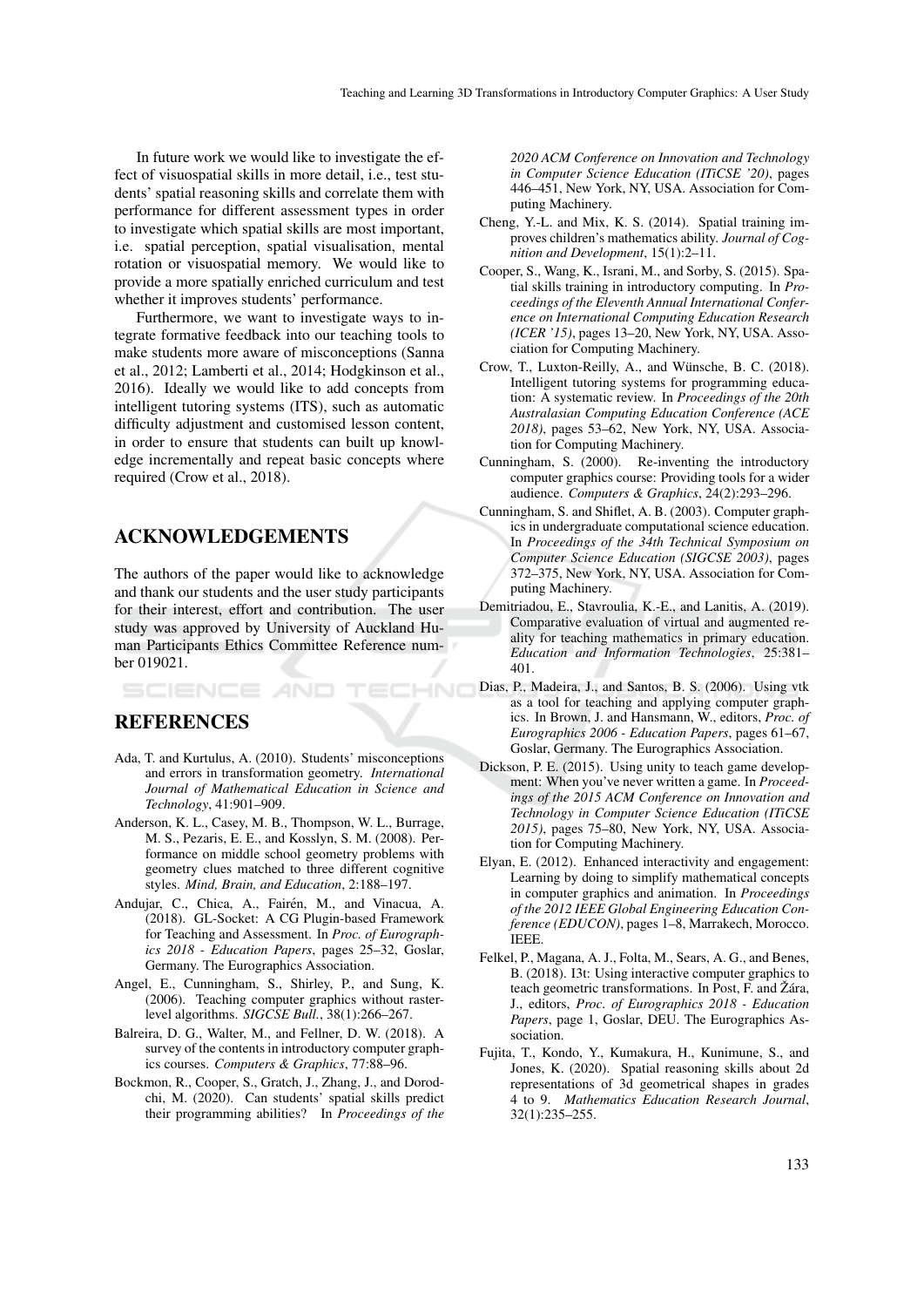- Gilhooly, K. and Murphy, P. (2005). Differentiating insight from non-insight problems. *Thinking & Reasoning*, 11(3):279–302.
- Gold, A. U., Pendergast, P. M., Ormand, C. J., Budd, D. A., Stempien, J. A., Mueller, K. J., and Kravitz, K. A. (2018). Spatial Skills in Undergraduate Students—Influence of Gender, Motivation, Academic Training, and Childhood Play. *Geosphere*, 14(2):668– 683.
- Hodgkinson, B., Lutteroth, C., and Wünsche, B. C. (2016). glGetFeedback - Towards Automatic Feedback and Assessment for OpenGL 3D Modelling Assignments. In *Proceedings of Image and Vision Computing New Zealand (IVCNZ 2016)*, pages 1–6, Palmerston North, New Zealand. IEEE.
- Huang, W., Eades, P., and Hong, S.-H. (2009). Measuring effectiveness of graph visualizations: A cognitive load perspective. *Information Visualization*, 8(3):139–152.
- Jones, K. and Tzekaki, M. (2016). *Research on the Teaching and Learning of Geometry*, chapter 1, pages 109–149. SensePublishers, Rotterdam.
- Kadam, K., Sahasrabudhe, S., Iyer, S., and Kamat, V. (2013). Integration of blender 3d in basic computer graphics course. In *21st International Conference on Computers in Education (ICCE 2013)*, pages 477– 479, Bali, Indonesia. Asia-Pacific Society for Computers in Education.
- Kakoma, L. (2015). Understanding students' misconceptions: An analysis of final grade 12 examination questions in geometry. *Pythagoras*, 36(1):1–11.
- Kalogirou, P. and Gagatsis, A. (2011). A first insight of the relationship between students' spatial ability and geometrical figure apprehension. *Acta Didactica Universitatis Comenianae Mathematics*, 11:27–39. –IN
- Kinach, B. M. (2012). Fostering spatial vs. metric understanding in geometry. Mathematics Teacher, derstanding in geometry. 105(7):534–540.
- Lamberti, F., Sanna, A., Paravati, G., and Carlevaris, G. (2014). Automatic grading of 3D computer animation laboratory assignments. *IEEE Transactions on Learning Technologies*, 7(3):280–290.
- Leikin, R. and Lev, M. (2007). Multiple solution tasks as a magnifying glass for observation of mathematical creativity. In *Proceedings of the 31st International Conference for the Psychology of Mathematics Education*, volume 3, pages 161–168, Seoul, Korea. The Korea Society of Educational Studies in Mathematics Seoul.
- Lohman, D. F. (1996). *Spatial Ability and G*, chapter 1, pages 97–116. Lawrence Erlbaum Associates, Inc., Hillsdale, NJ, US.
- Lohse, G. L. (1997). The role of working memory on graphical information processing. *Behaviour & Information Technology*, 16(6):297–308.
- Lowrie, T. and Logan, T. (2018). *The Interaction Between Spatial Reasoning Constructs and Mathematics Understandings in Elementary Classrooms*, chapter 1, pages 253–276. Springer International Publishing, Cham, Switzerland.
- Lowrie, T., Logan, T., Harris, D., and Hegarty, M. (2018). The impact of an intervention program on stu-

dents' spatial reasoning: student engagement through mathematics-enhanced learning activities. *Cognitive Research: Principles and Implications*, 3(50):1–10.

- Lowrie, T., Logan, T., and Hegarty, M. (2019). The influence of spatial visualization training on students' spatial reasoning and mathematics performance. *Journal of Cognition and Development*, 20(5):729–751.
- Maranto, R. and Wai, J. (2020). Why intelligence is missing from american education policy and practice, and what can be done about it. *Journal of Intelligence*, 8(1):1–12.
- Martín-Gutiérrez, J., Contero, M., and Alcañiz, M. (2015). Augmented reality to training spatial skills. *Procedia Computer Science*, 77:33 – 39.
- Mbusi, N. (2016). Misconceptions and related errors displayed by pre-service foundation phase teachers in transformation geometry. In *Proceesings of the ISTE International Conference on Mathematics, Science and Technology*, page 1, Limpopo, South Africa. UNISA.
- Möhring, W., Ribner, A. D., Segerer, R., Libertus, M. E., Kahl, T., Troesch, L. M., and Grob, A. (2021). Developmental trajectories of children's spatial skills: Influencing variables and associations with later mathematical thinking. *Learning and Instruction*, 75:101515.
- Naiman, A. C. (1996). Interactive teaching modules for computer graphics. *SIGGRAPH Comput. Graph.*, 30(3):33–35.
- Oberdörfer, S., Heidrich, D., and Latoschik, M. E. (2019). Usability of gamified knowledge learning in vr and desktop-3d. In *Proc, of the Conference on Human Factors in Computing Systems (CHI '19)*, pages 175:1–175:13, Glasgow, Scotland UK. ACM.
- Oberdörfer, S. and Latoschik, M. E. (2018). Effectivity of affine transformation knowledge training using game mechanics. In *Proceedings of the 10th International Conference on Virtual Worlds and Games for Serious Applications (VS Games '18)*, pages 1–8, New York, NY, USA. IEEE.
- Özerem, A.  $(2012)$ . Misconceptions in geometry and suggested solutions for seventh grade students. *Procedia - Social and Behavioral Sciences (Proc. of the 3rd International Conference on New Horizons in Education (INTE 2012))*, 55:720–729.
- Parkinson, J. (2020). Investigating spatial skills in computing education. In *Proceedings of the 2020 ACM Conference on International Computing Education Research (ICER '20)*, pages 340–341, New York, NY, USA. Association for Computing Machinery.
- Parkinson, J. and Cutts, Q. (2018). Investigating the relationship between spatial skills and computer science. In *Proceedings of the 2018 ACM Conference on International Computing Education Research (ICER '18)*, pages 106–114, New York, NY, USA. Association for Computing Machinery.
- Pathak, A., Chang, J. S. K., Resch, G., Doucette, A., Yeboah, G., Welsh, T. N., Nitsche, M., and Mazalek, A. (2020). Thinking through the box: Evaluating a 3d game to engage penetrative thinking. *Frontiers in Virtual Reality*, 1:33.